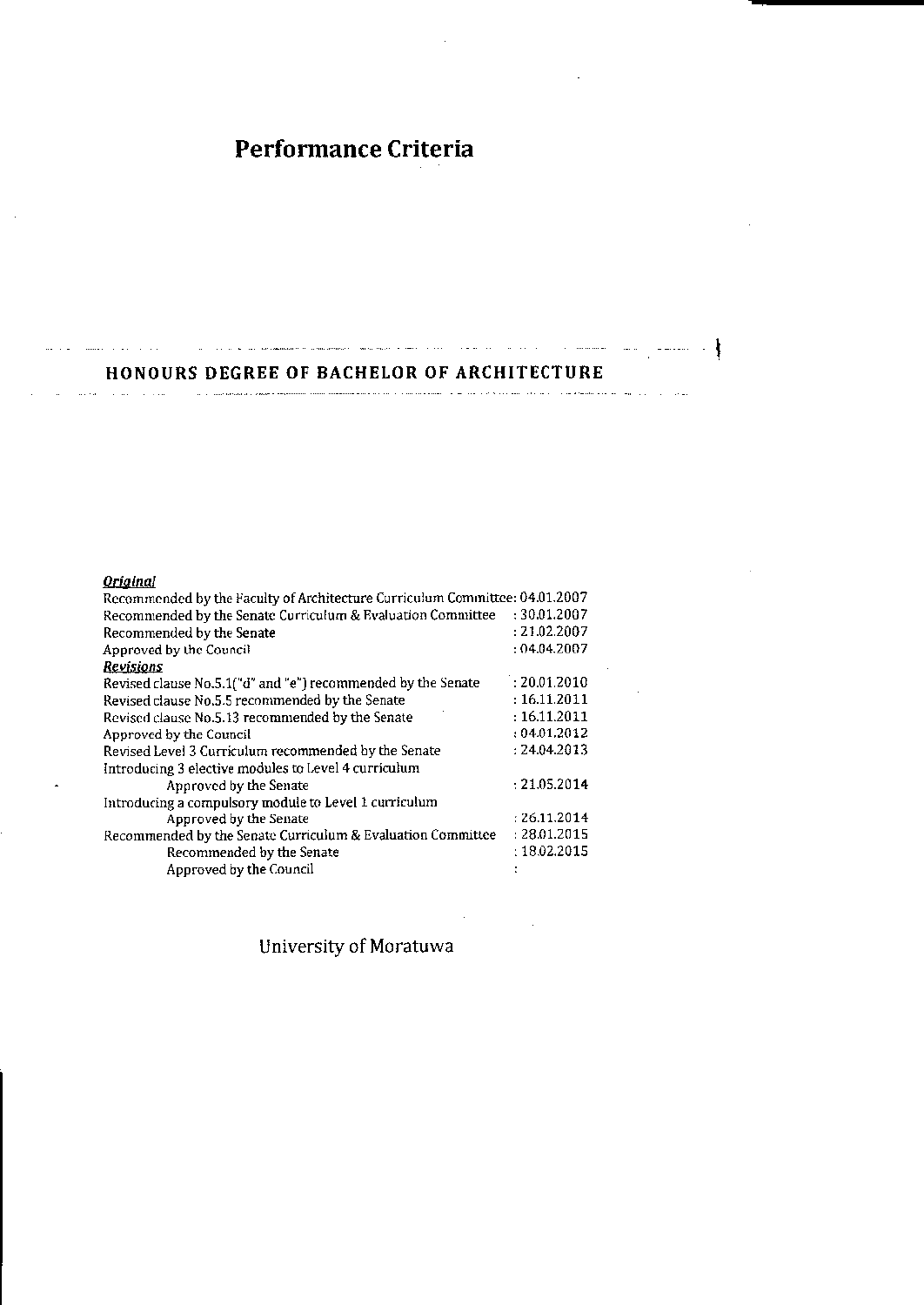## Performance Criteria for the **Honours Degree of Bachelor of Architecture**

student admitted to the course leading to the Honours Degree of Bachelor of Architecture vill be eligible to receive the Honours Degree of Bachelor of Architecture provided that the tudent has successfully fulfilled the following conditions as determined by the Senate of the niversity of Moratuwa:

## 1.0 Admission

1.1 The admission requirements to the Honours Degree of Bachelor of Architecture shall be determined by the University Grants Commission (UGC) in accordance with the government policy and be based on an Aptitude Test conducted by the Department of Architecture.

## 2.0 Program

2.1 The academic calendar of the course consists of nine academic semesters, each 20 weeks in duration, and an in-plant training of a minimum of 44 weeks duration.

## 3.0 Registration

- 3.1 At the commencement of each semester, students shall complete a prescribed Registration Form and pay the prescribed fees and other dues as determined by the University Senate. The Registration Form shall indicate the modules registered and shall be approved by the Academic Advisor.
- 3.2 Each student shall be responsible for the selection of course modules as required by the course structure approved by the University Senate, subject to availability of the modules.
- 3.3 A student who wishes to de-register from a module shall do so in writing within two (02) weeks of the commencement of the semester. De-registering a module after this deadline shall not be allowed and shall be regarded as a missed attempt, even if the student does not appear for any assessment and/or examination in that module.
- 3.4 A student who wishes to take an additional module or a replacement for a deregistered module may do so within two (02) weeks of the commencement of the semester with the approval of the Academic Advisor.

 $\overline{\mathbf{1}}$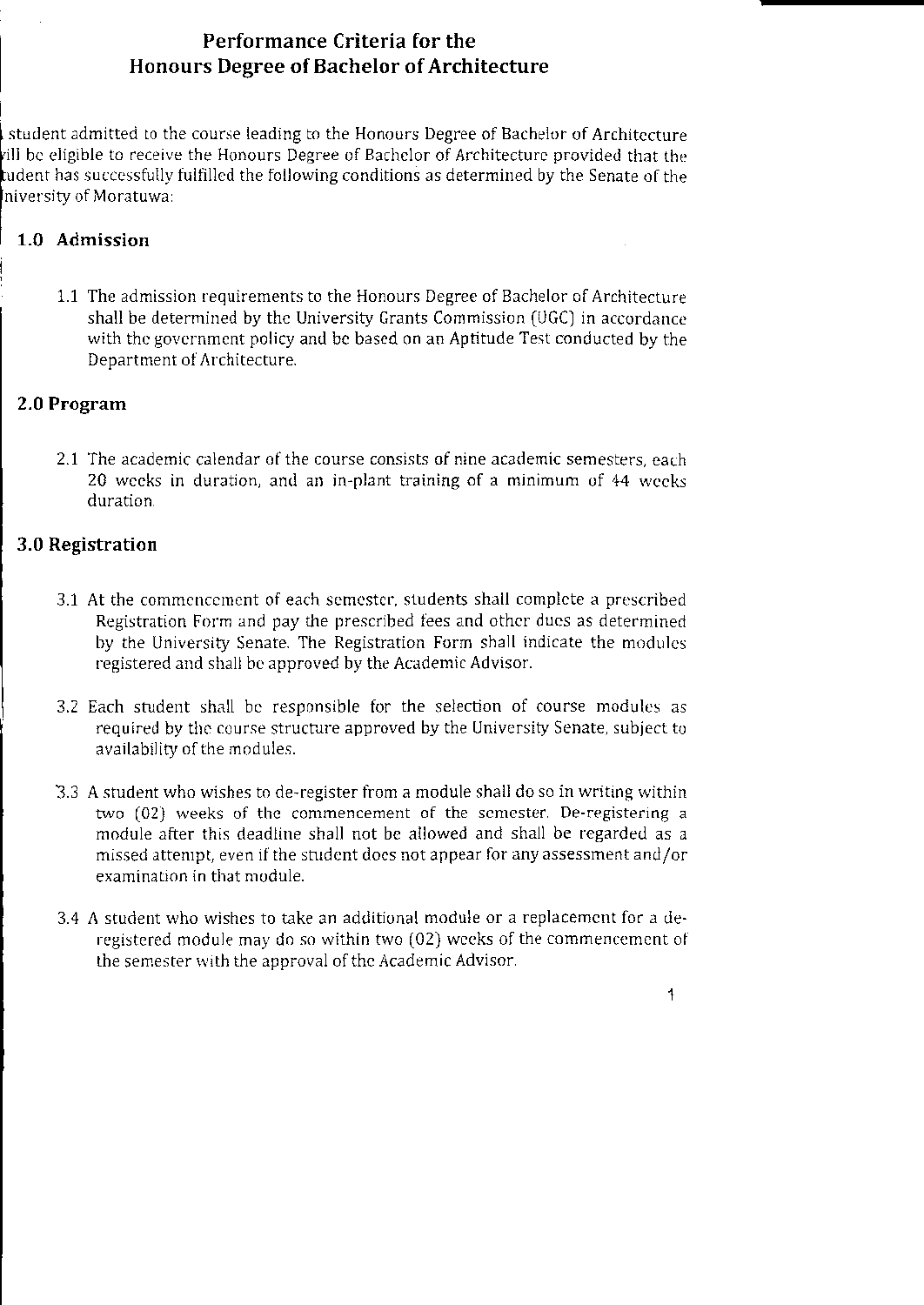## 4.0 Course structure

4.1 The Degree program offers five core areas of study (hereinafter referred to as Majors). The main Major of the program is **Design** which acts as the nucleus. The other four Majors are Profession, Environment, Technology and Society. All the modules of these five Majors are compulsory during the First, Second & Third Levels and the first semester of the Fourth Level. Elective modules are allowed within a major during the second semester of Level Four. It is expected that students will demonstrate the specific field of inquiry within the selected major in the "Comprehensive Design Project" and the "Dissertation" in Level Five.

The selection of Maior will be determined on the preference of the student and the performance in the Orientation Design Project (ODP) during the first semester of Level Four.

#### 4.2 Credits

Each module is assigned a credit value representing the student's workload. For a lecture module extending over one semester, one credit shall be assigned for each hour of academic lectures per week. For a Design module extending over one semester, one credit shall be assigned for three hours of studio work per week. The In-Plant Training shall be assigned twelve (12) credits.

#### 4.3 Modules

The program has compulsory and elective modules.

The modules offered during Level One, Two, Three, Five and the first semester of Level Four are compulsory.

All the Design modules in Level Four are compulsory.

During the second semester of Level Four, the students should earn a total of 08 credits (excluding the credits for Design modules). Out of the above 08 credits, 04 credits (minimum) shall be from modules of the major and 02 credits (minimum) from the modules of the "Profession" major.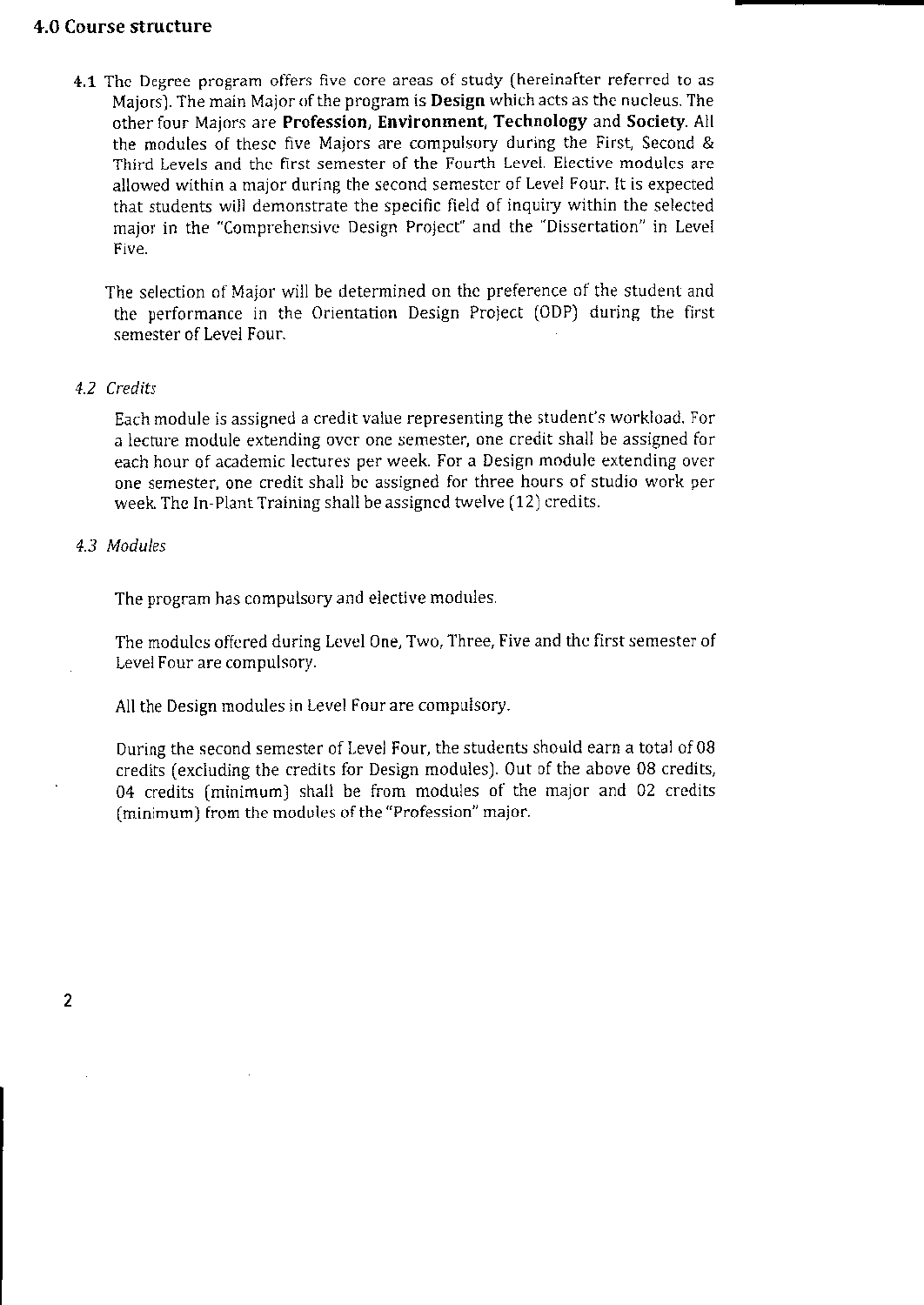# 4.4 Modules from other Institutions

A student shall complete the modules specified by the Faculty and approved by the Senate, at the University of Moratuwa.

A student may offer selected modules from other recognized institution, to be able to earn credits, provided that prior approval is obtained from the Senate, on the recommendation of the Faculty Board before registering for the module.

In such circumstances it is the responsibility of the student to ensure that an official transcript of grades of such modules is forwarded to the Registrar of the University of Moratuwa through the Head of the Department.

## 4.5 Leave of Absence

A student may be allowed to submit an application for leave of absence from the course of study for a maximum duration of twelve calendar months, for a determination by the University Senate on the recommendation of the Faculty **Board** 

# 5.0 Evaluation of performance

The performance of students in each module shall be separately assessed by continuous assessments and/or end-of-semester examinations.

## 5.1 Academic ratina

Letter grades based on the Grade Point System (GPS) and the corresponding percentage marks as illustrated below will be used to express the performance in each module.

3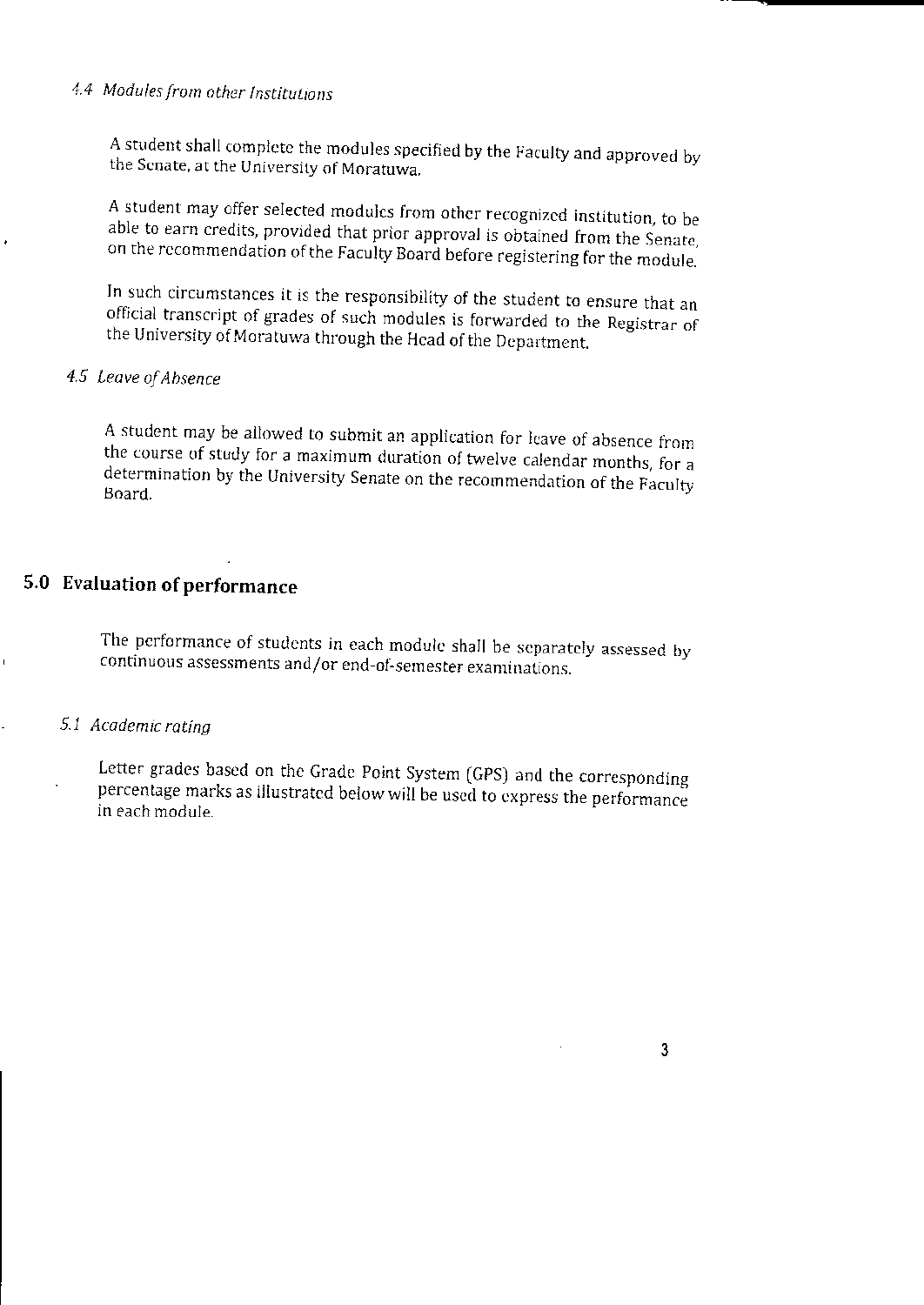| <b>Guideline Grade</b> |           |                |                                    |
|------------------------|-----------|----------------|------------------------------------|
| Boundaries $(\%)^g$    | Grade     | Grade<br>Point | Interpretation                     |
| 85 and above           | $A+$      | 4.20           |                                    |
| $75 - 84$              | Α         | 4.00           | Excellent                          |
| $70 - 74$              | A-        | 3.70           |                                    |
| $65 - 69$              | $B+$      | 3.30           |                                    |
| $60 - 64$              | B         | 3.00           | Good                               |
| $55 - 59$              | $\rm B$ - | 2.70           |                                    |
| $50 - 54$              | $C+$      | 2.30           | Satisfactory pass <sup>(a)</sup>   |
| $45 - 49$              | C         | 2.00           | Possesses basic skill              |
| $40 - 44$              | $C -$     | 1.50           | Weak pass <sup>(c)</sup>           |
| $35 - 39$              | D         | 1.00           | Conditional pass <sup>(b)</sup>    |
| 34 and below           | l         | 0.00           | Incomplete <sup>(d)</sup>          |
| 34 and below           | F         | 0.00           | $_{\rm{fail}}(c)$                  |
|                        | N         |                | Academic concession <sup>(f)</sup> |

 $\frac{4}{3}$ 

 $\label{eq:2.1} \frac{1}{\sqrt{2}}\int_{\mathbb{R}^3}\frac{1}{\sqrt{2}}\left(\frac{1}{\sqrt{2}}\right)^2\frac{1}{\sqrt{2}}\left(\frac{1}{\sqrt{2}}\right)^2\frac{1}{\sqrt{2}}\left(\frac{1}{\sqrt{2}}\right)^2.$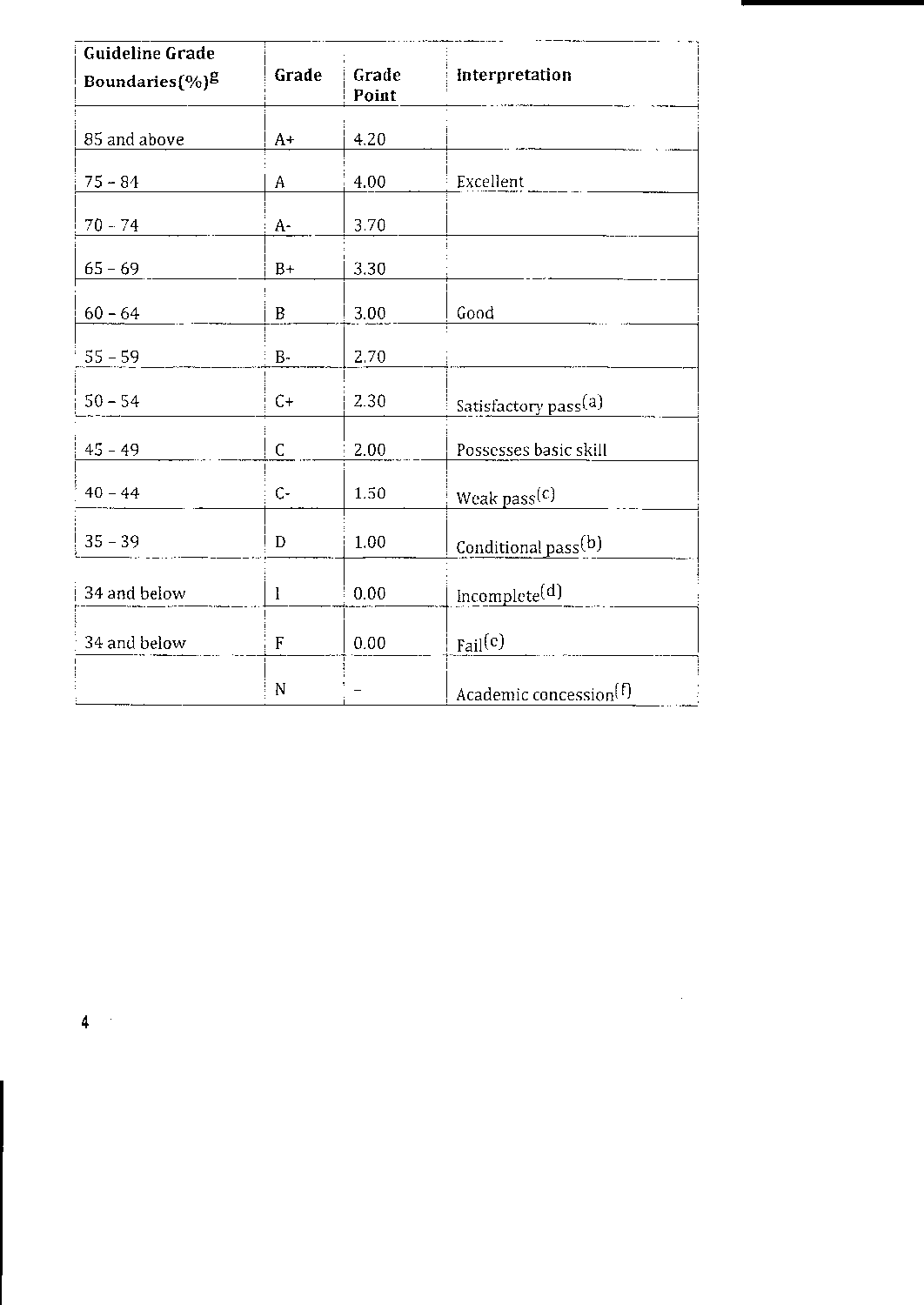### Notes:

- a) Grade (C+) or above is required to earn a credit for the following modules: "DESIGN PROJECT" Modules in all Levels and "DISSERTATION" in Level Five.
- b) Grade (D) or above, is required to earn a credit for all the other modules (except the modules listed under (a) above).
- .l A student who has obtained a Grade below  $(C)$  for any module (except the modules listed under (a) above) may repeat the module and improve the grade to a maximum of Grade (C) to be considered for the Semester Grade Point Average.

In the case of the modules identified under  $(a)$  above, a student who has obtained a Grade below  $(C<sub>+</sub>)$  shall repeat the module and improve the grade to a maximum of Grade  $(C +)$  to be considered for the Semester Grade Point Average.

- d) A student satisfying continuous assessment requirements by obtaining 40% or more marks but receiving less than 35% in the end of-semester examination {for modules assessed through continuous assessment and end-of-semester examination) shall receive an Incomplete Grade  $\{I\}$ . By repeating the end-ofsemester examination only, the student may improve the grade to a maximum of grade [C] to be considered for the Semcster Grade Point Average. In the repear attempt, the marks obtained at the end -of-semester examination only will be considered for the grading of the module. irrespective of the marks obtained for the Continuous assessment previously.
- c) A student receiving less than 40% for the continuous assessment (for modules assessed through continuous assessment and end-of-semester examination) will not be eligible to sit the end of semester examination and shall receive a Fail Grade  $(F)$ . The student shall repeat both the continuous assessment as well as the end-ofsemester examination until a pass grade is obtained. The maximum Grade obtainable by such a repeat candidate is  $(C)$ .

A student receiving less than 40% for the continuous assessment (for modules assessed through continuous assessment only) shall receive a Fail Grade (F). The student shall repeat the continuous assessment until a pass grade is obtained. The maximum Grade obtainable by such a repeat candidate is [C].

- f) Grade N signifies Academic Concession granted with the approval of the Senate, on the recommendation of the Faculty Board, in the event a student is unable to sit for the end-of-semester examination due to illness or other compelling reasons. In such instances, the student must appeal for an Academic Concession as specified in
- g) Section 5.12. The continuous assessment component of the student's work may be carried forward to the next examination as the first attempt. The grade will not be counted for the calculation of the Semester GPA.
- h) The Senate shall appoint subject Moderators as recommended by the Faculty to moderate the grades.

5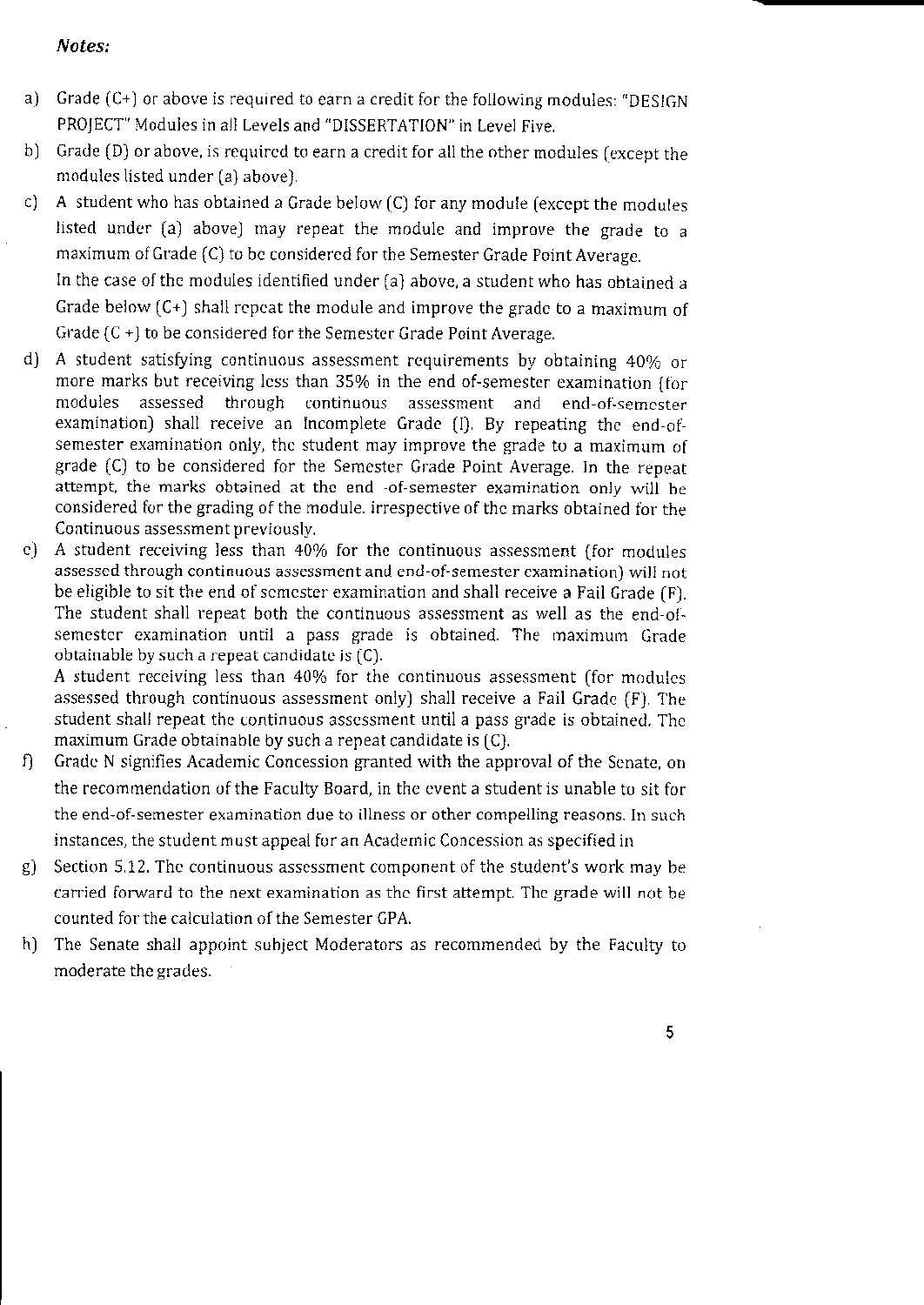The performance of a student in Design studio modules in Level One, Two and Four shall be assessed during both semesters and be included in a Portfolio for moderation at the end of the second semester.

The portfolio shall be moderated by a Panel consisting of a Professor of Architecture, the Year Person, a Studio Person and one External Examiner.\*

The Panel of Examiners will review the marks received by the students for the modules and moderate the same considering the level of performance expected in the given year and the competencies required to proceed to the next level of study.

The Panel of Examiners may request the students to make specific improvements to the coursework, and re-submit within a period of 6 weeks. Such re-submissions shall be examined by a panel consisting of a Professor of Architecture, the Year Person, and a Studio Person, and if satisfied allocate the mark recommended by the Panel of Examiners.

\*An external examiner for this purpose shall be a professionally qualified Architect approved by the Council on the recommendation of the Senate, Faculty and the Head of the Department of Architecture, University of Moratuwa, and shall be one who does not teach the portfolio assessed modules to the Students.

#### 5.3 The Major Design Project in Level Three

6

The performance of a student in the Major Design Project (MDP) in Level Three shall be assessed by a Panel of Examiners consisting of a Professor of Architecture, the Year Person, A Studio Person and an External Examiner.\*

A student who receives a "C" grade in the MDP assessment may be allowed to make the improvements specified by the Board and resubmit within a period of one month. It shall be examined by a panel consisting of a Professor of Architecture, the Year person,

and a studio person, and if satisfied upgrade the mark to receive a "C+" grading.

A student who receives a grade of "C-" or below for the MDP shall repeat the module in a subsequent academic year.

\*An external examiner for this purpose shall be a professionally qualified Architect approved by the Council on the recommendation of the Senate, Faculty and the Head of the Department of Architecture, University of Moratuwa, and shall be one who does not teach the above subject to the Third Year Students.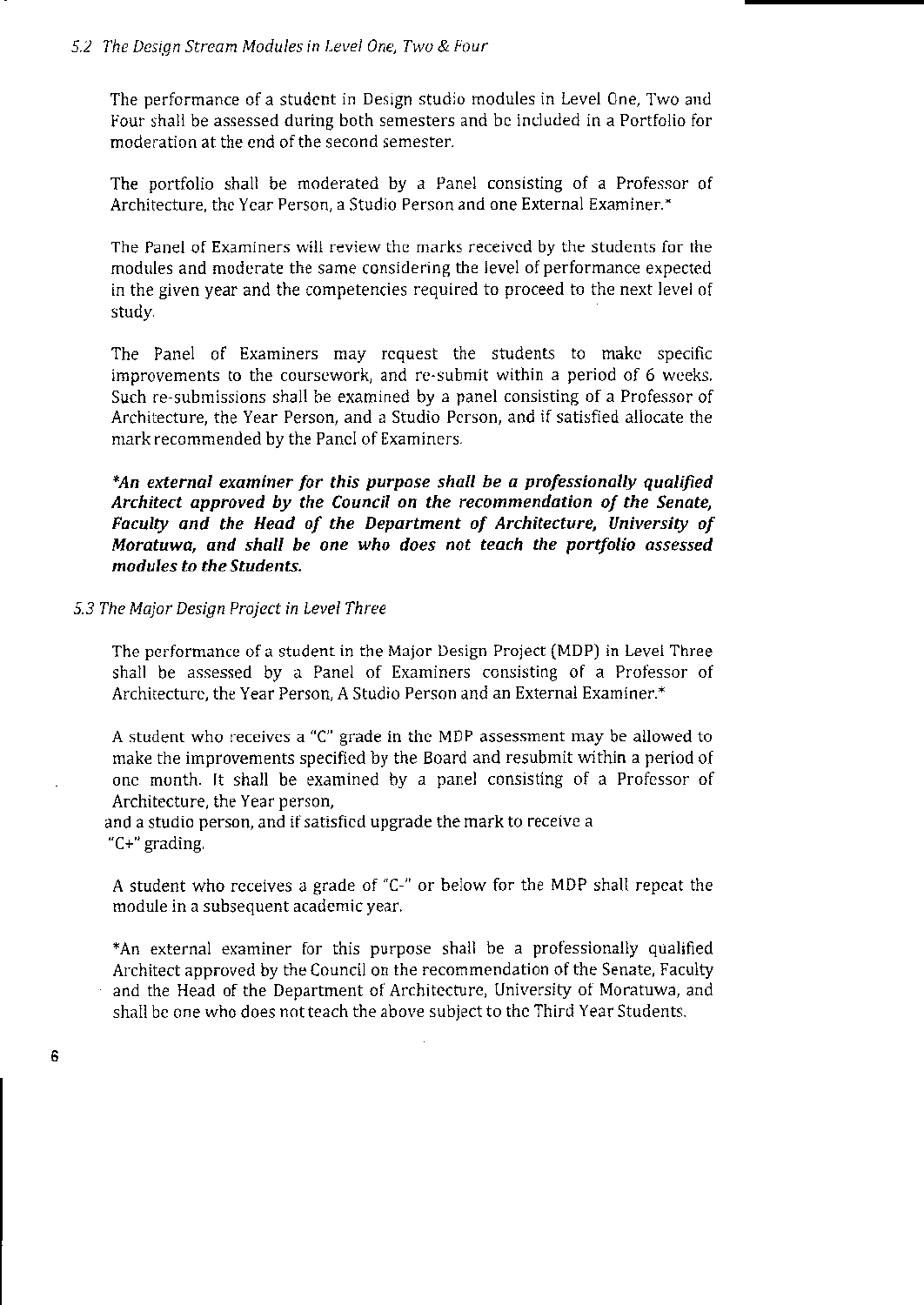The performance of a student in the Comprehensive Design Project (CDP) in Level Five shall be assessed two stages:

## Stage I:

A Panel of Examiners consisting of a Professor of Architecture, the Head of the Department, the Year Person and a Studio Person will examine the CDP submitted.

The marks of the examination together with comments will be submitted to a Panel of External Moderators by the Head of the Department.

## Stage II:

A Panel of External Moderators consisting of at least two eminent architects, recommended by the Faculty and approved by the senate (one of whom shall be from another country and with recognized credentials) shall examine the CDP for the purpose of moderation of marks in the presence of the Board of Examiners mentioned in Stage I above and the candidate.

A student who receives a "C" grade in the CDP examination will be allowed to make the improvements specified by the panel of External Moderators and resubmit within a period of one month. It shall be examined by a panel consisting of a Professor of Architecture, the Year Person, and a Studio Person, and if satisfied upgrade the mark to receive a "C+" Grading.

A student who receives a grade "C-" or below for the CDP shall repeat the module in a subsequent academic year.

- Pre requisites to register for Level Two, Three, Four and Five  $5,5$ 
	- 5.5.1 Students must earn credits for the Design modules at Level One, Two and Four to register for the subsequent Level. A credit in Major Design Project at Level Three is essential to register for Level Four.
	- 5.5.2 Students must obtain credits for all the modules of Level One to register for Level Four.
	- 5.5.3 Students must obtain credits for all the modules of Level Two to register for Level Five.
	- 5.5.4 Students must obtain a credit for the Essay-Architectural Design & Social Studies (AD 3030) module of Level Three to register for Level Five.

 $\overline{7}$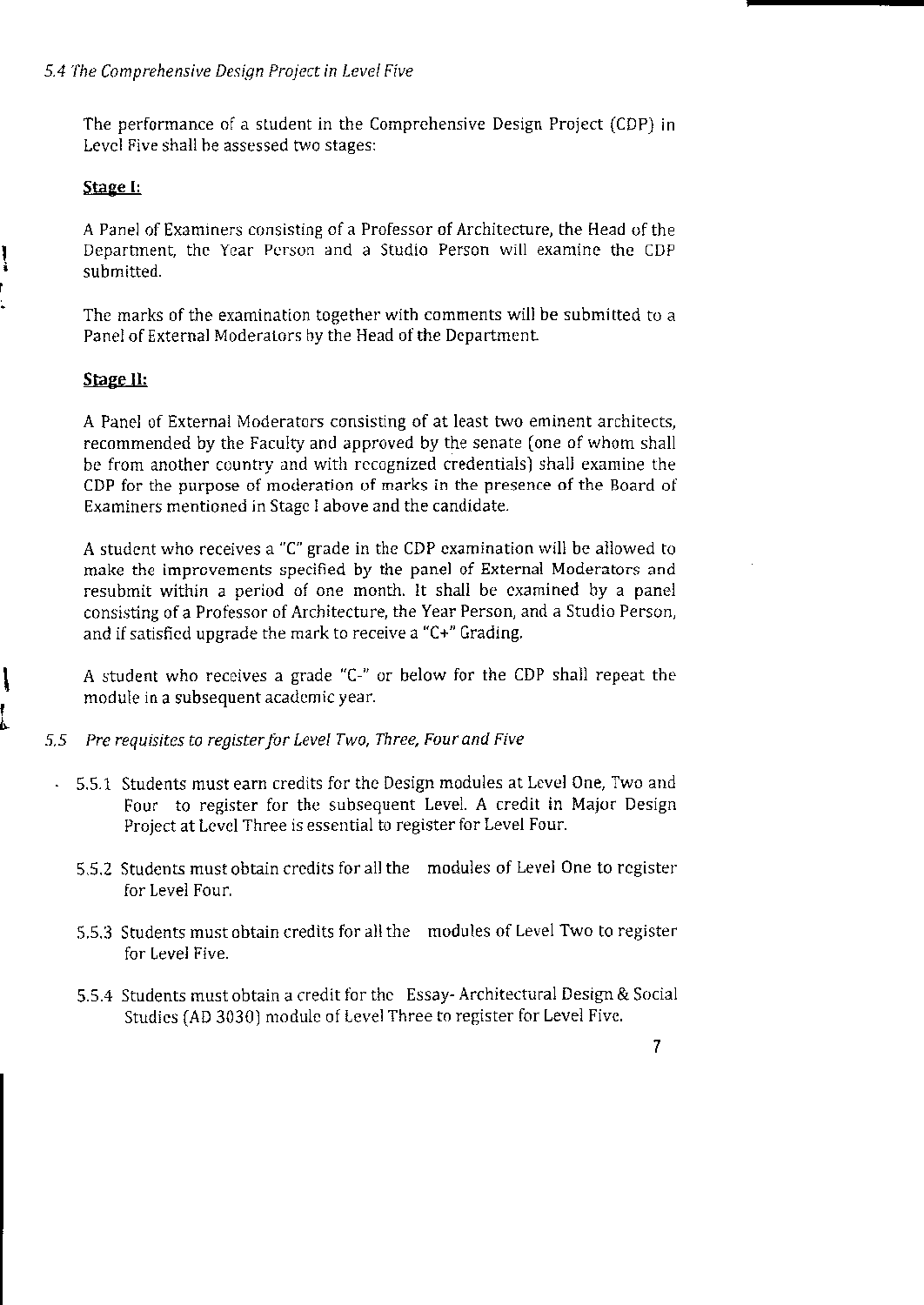## 5.6 The Board of Examiners

A Board of Examiners appointed by the Senate on the recommendation of the Faculty Board comprising of Examiners and Moderators of all modules will meet at the end of each semester to decide on the performance and academic rating of each student registered for that semester.

## 5.7 Semester Grade Point Average (SGPA)

The calculation of the Semester Grade Point Average (SGPA) shall be based on the summation of Grade Points earned for all modules registered for credit [except those awarded with Academic Concession] in a semester weighted according to number of credits as given in the formula below:

$$
SGPA = \frac{\sum n_i \times g_i}{n}
$$

where  $n_i$  is the number of credits for the i<sup>th</sup> module in a given semester and  $g_i$  is the Grade Point earned for that module:  $n$  is the total number of credits for that semester.

In Level One, Two and Four, Design stream modules assessed by Portfolio will be considered as second semester work for the calculation of the SGPA.

## 5.8 Unsatisfactory standing & academic probation

If the student's Grade Point Average falls between 1.50 and 2.00 the student will be placed Academic Warning. Any student with a SGPA less than 1.50 will be placed on Academic Probation. Academic probation and/or Academic Warning may be withdrawn when the relevant SGPA is upgraded to 2.00 or more. A student on academic Warning or academic Probation will not be allowed to carry any additional academic load. A student who falls into one of the following categories due to failure to upgrade the SGPA will be temporarily discontinued from the course:

i.  $SGPA < 1.50$  in any two semesters;

ii. SGPA < 1.50 in any semester and  $1.50 \leq$  SGPA < 2.00 in any two semester;

iii.  $1.50 \leq$  SGPA < 2.00 in any four semesters.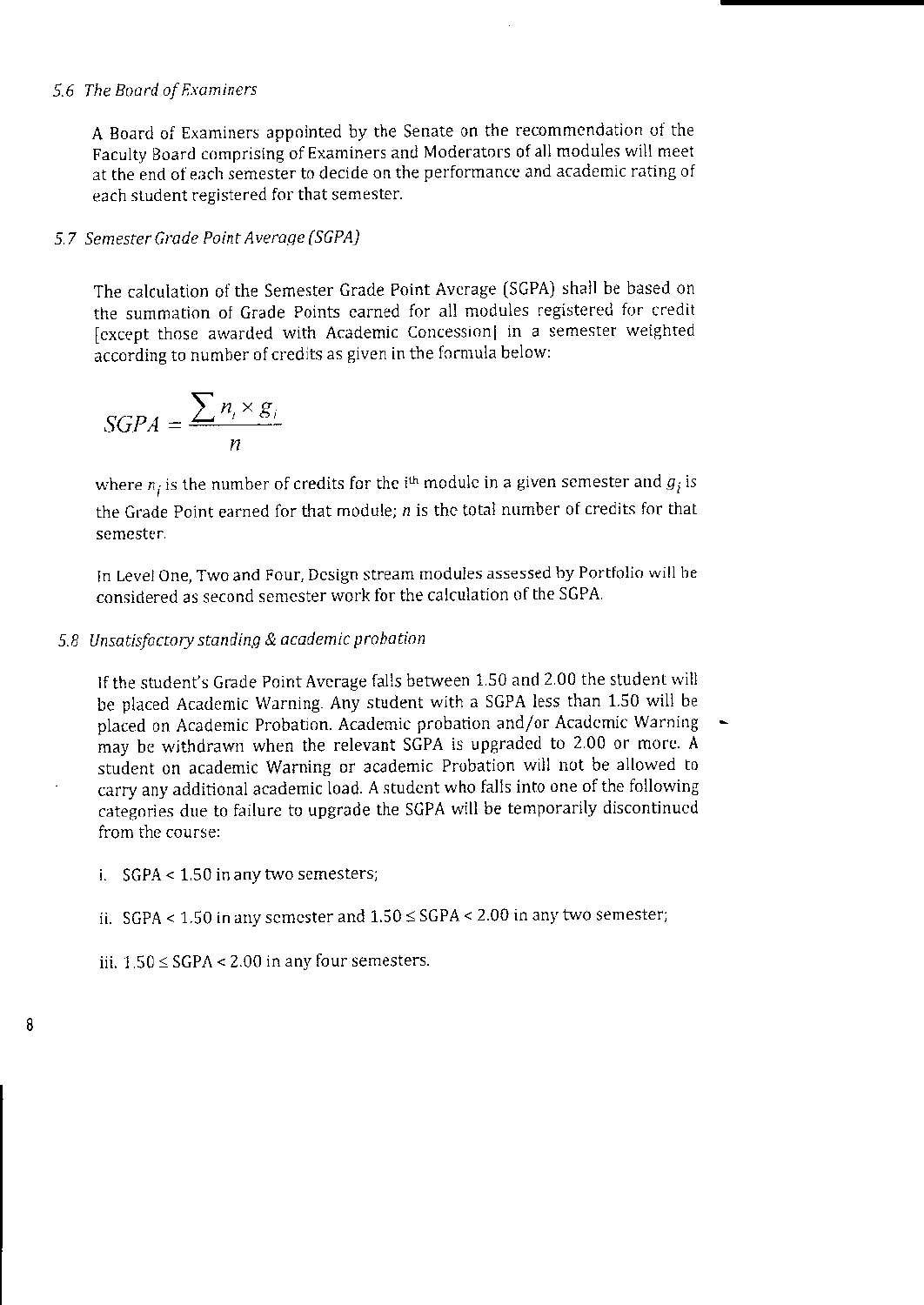#### 5.9 Overall Grade Point Average (OGPA)

The OGPA is the final standing of the student calculated on the basis SGPAs with the following weightages. The OGPA will be the weighted total of SGPAs. divided by 20.

| Year of study | Weightage factor per<br>semester |
|---------------|----------------------------------|
| Level 1 SGPAs | 01                               |
| Level 2 SGPAs | 01                               |
| Level 3 SGPAs | 02                               |
| Level 4 SGPAs | 02                               |
| Level 5 SGPAs | 04                               |

## 5.10 Current Grade Point Average (CGPA)

The CGPA describes a student's current GPA based on the grades obtained for all the modules registered to-date and weighted according to the credit values and the Level of study. The weights assigned in Section 5.9 for different Levels of study shall be applied in the calculation of CGPA.

#### 5.11 Award of Classes

 $\ddot{1}$ 

The award of Class is determined at the completion of all the graduation requirements based on the OGPA cut-off as indicated below. A class may be awarded only to a student who has completed all graduation requirements within six (06) academic years.

| <b>OGPA</b>   | <b>Academic Standing</b>      |
|---------------|-------------------------------|
| 3.70 or above | First Class                   |
| $3.30 - 3.69$ | Second Class – Upper Division |
| $2.70 - 3.29$ | Second Class – Lower Division |
| $2.00 - 2.69$ | Pass                          |

g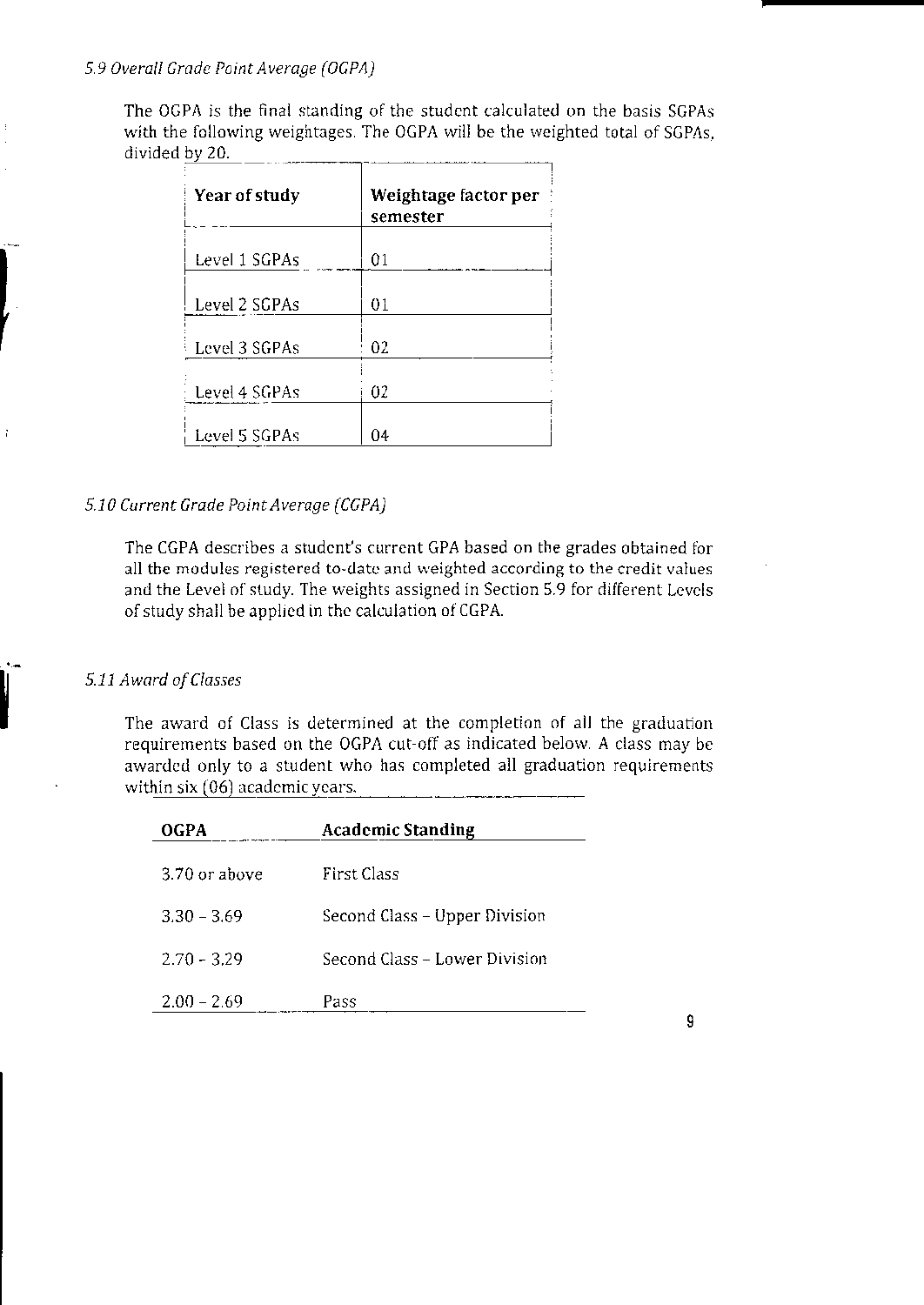## 5.12 Academic concession

A student who has missed an end of-semester examination due to illness or other compelling reasons. shall inform the Registrar within 48 hours of the completion of the examination. to be considered for academic concession. Documents supporting the illness/other compelling reason shall be submitted to the Senate for its approval with the recommendation of the Dean and the Head of the Department within two weeks of the date of examination.

## 5.13 Dean's List

A full time undergraduate student who obtains an SGPA of 3.80 or greater in any one semester may be recommended by the Board of Examiners to be included in the Dean's List provided all of the following conditions are met:

- i. The student has completed the minimum number of credits during the semester:
- ii. The student has no "Incomplete" or "Failure" grades
- iii. The student was not subject to disciplinary action.

Such a placement will also be noted on the student's transcript.

## 6.0 Graduation requirements

- $6.1$ A student enrolled for the Honours Degree of Bachelor of Architecture shall follow a course of study as a full-time student for a minimum period of five academic vears
- 6.2 A student shall satisfy the following requirements in order to be admitted to the Honours Degree of Bachelor of Architecture:
	- A minimum total of 150 credits from the modules specified for the course i. of study:
	- ii. Completion of courses and any other mandatory requirements prescribed by the Senate;
	- iii. A minimum OGPA of 2.00
- $6.3$ A student will not qualify for the award of Honours Degree of Bachelor of Architecture if the graduation requirements given in Section 6.2 are not satisfied within ten academic years from the date of first registration.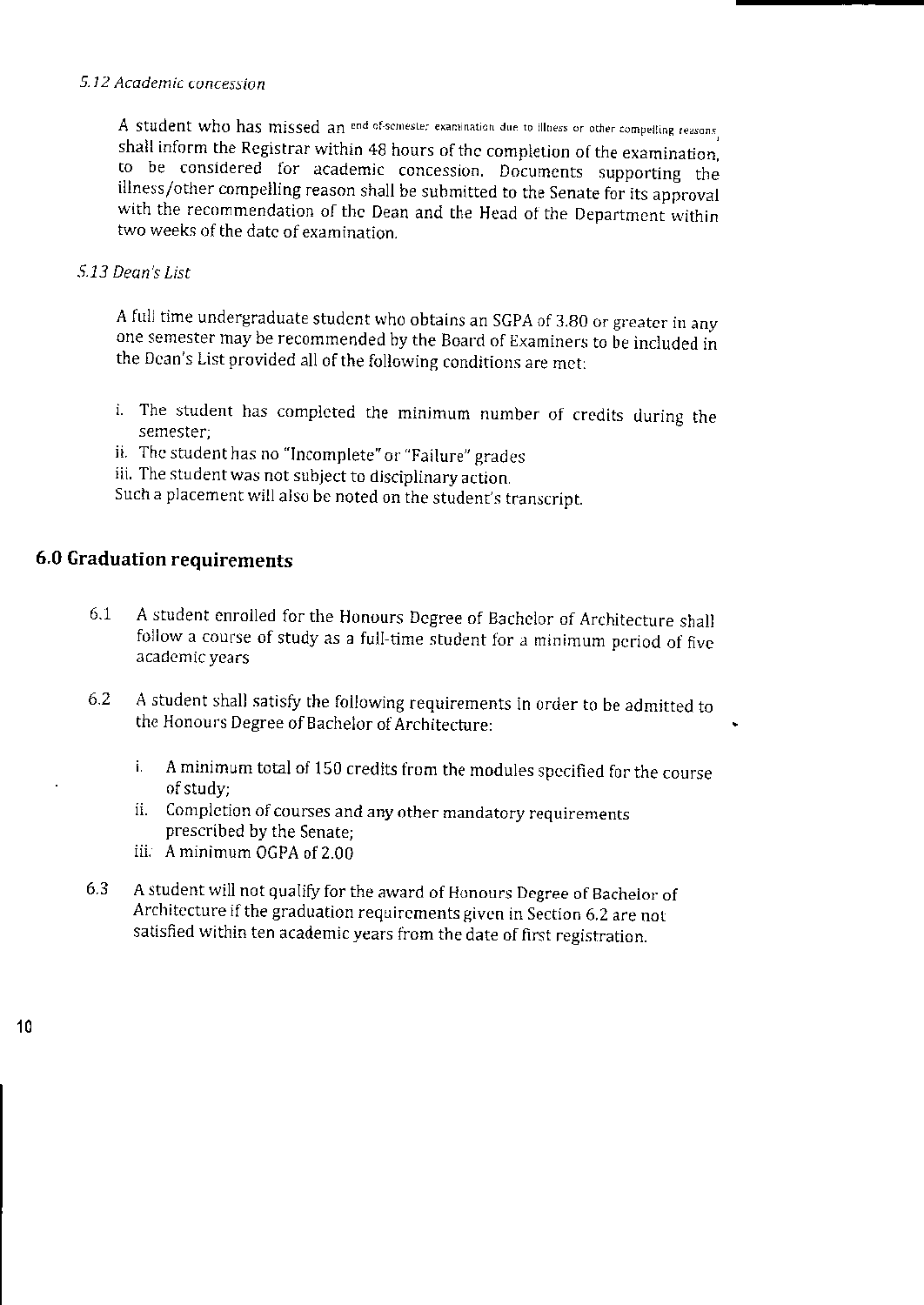The effective date of the degree shall be the first day of the month following the satisfactory completion of the graduation requirements as confirmed by the Senate.

# 7.1 Date of conferment of the degree

The date of conferment of the degree shall be the date of the convocation in which the degree is conferred on the candidate.

## 8.0 Definitions

"Department" means the Department of Architecture, Faculty of Architecture. University of Moratuwa as constituted by the Universities Act No. 16 of 1978, subsequently amended.

"Faculty" means the Faculty of Architecture, University of Moratuwa as constituted by the Universities Act No. 16 of 1978, subsequently amended.

"Faculty Board" means the Faculty Board of the Faculty of Architecture, University of Moratuwa as constituted by the Universities Act No. 16 of 1978, subsequently amended.

"Senate" means the Senate of the University of Moratuwa as constituted by the Universities Act No. 16 of 1978, subsequently amended.

"Registrar" is the Registrar of the University of Moratuwa as constituted by the Universities Act No. 16 of 1978, subsequently amended.

"Head of the Department" means the Head, Department of Architecture, University of Moratuwa as constituted by the Universities Act No. 16 of 1978, subsequently amended.

"Year Person" is a member of the academic staff of the Department of Architecture, University of Moratuwa, being in-charge of a Level of study.

"Studio Person" is a member of the academic staff of the Department of Architecture, University of Moratuwa, imparting Design teaching.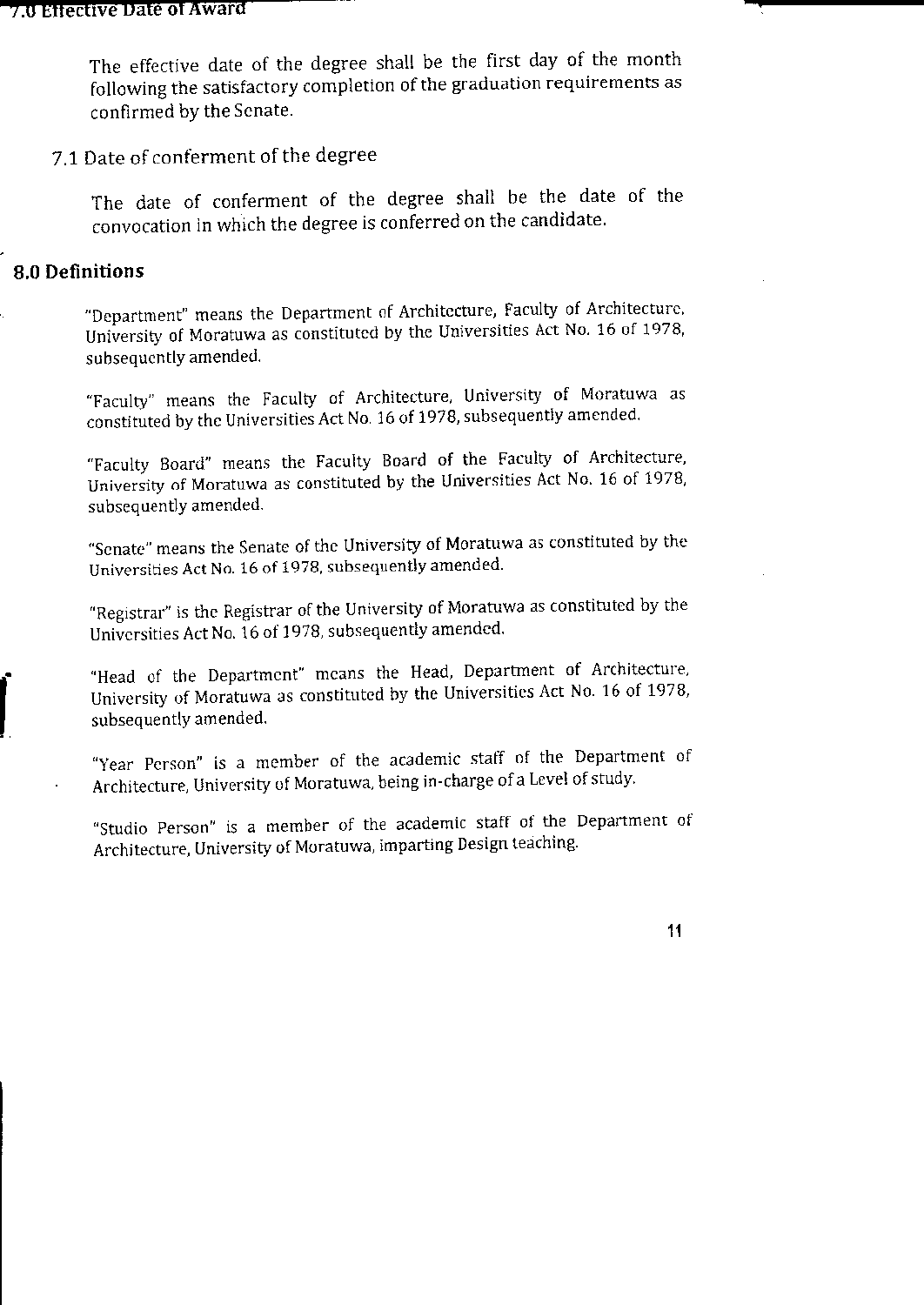# **Short Syllabus**

=

 $\bar{\beta}$ 

 $\ddot{\phantom{a}}$ 

| Level 1    |                                               |                  |
|------------|-----------------------------------------------|------------------|
| Module No. | Title                                         | Credit           |
|            | <b>First Semester</b>                         |                  |
| AP 1010    | Research & Communication                      | 1.0              |
| AD 1080    | Design Fundamentals                           | 1.0              |
| AS 1020    | History of Art & Architecture - Sri Lankan-1  | 1.0              |
| AS 1040    | Sri Lankan Studies                            | 1.5              |
|            | <b>Second Semester</b>                        |                  |
| AP 1020    | English                                       | 1.5              |
| AE 1010    | Climate & Comfort                             | 1.5              |
| AT 1010    | Structures - 1                                | 2.0              |
| AT 1020    | Construction Technology - 1                   | 2.0              |
| AS 1010    | Social Studies - 1                            | 2.0              |
| AS 1030    | History of Art & Architecture - World         | 1.5              |
| AD 1010    | Free hand Drawing                             | 2.0              |
| AD 1020    | Perspectives & Sciography                     | 2.0              |
| AD 1030    | Color                                         | 1.0              |
| AD 1040    | Nature Studies                                | $\overline{2.0}$ |
| AD 1050    | Experiencing Architecture & documentation -   | 1.0              |
| AD 1060    | Structure Project                             | 1.0              |
| AD 1070    | <b>DESIGN PROJECTS</b>                        | 6.0              |
|            | Level <sub>2</sub>                            |                  |
|            | <b>First Semester</b>                         |                  |
| AE 2030    | Principles of Acoustical Design               | 1.0              |
| AE 2040    | Spatial Planning & Design                     | 1.0              |
| AT 2020    | Building Services - I                         | 1.0              |
| AS 2010    | Social Studies - II                           | 1.5              |
| AS 2020    | History of Architecture - Sri Lankan II       | 1.5              |
| AD 2010    | Design Theory - I                             | 1.0              |
|            | <b>Second Semester</b>                        |                  |
| AP 2010    | Introduction to Building Economics            | 1.0              |
| AE 2010    | Solar Geometry and Heat Transfer in Buildings | 2.0              |
| AE 2020    | Principles of Lighting Design                 | 1.0              |
| AT 2010    | Structures - H                                | 2.0              |
| AT 2030    | Construction Technology - Il                  | 2.0              |
| AT 2040    | Working Drawings                              | 2.0              |
| AD 2020    | <b>Experiencing Architecture</b>              | 1.0              |
| AD 2030    | Computer-aided Drafting                       | 1.0              |
| AD 2040    | DESIGN PROJECTS (4-5 nos)                     | 11.0             |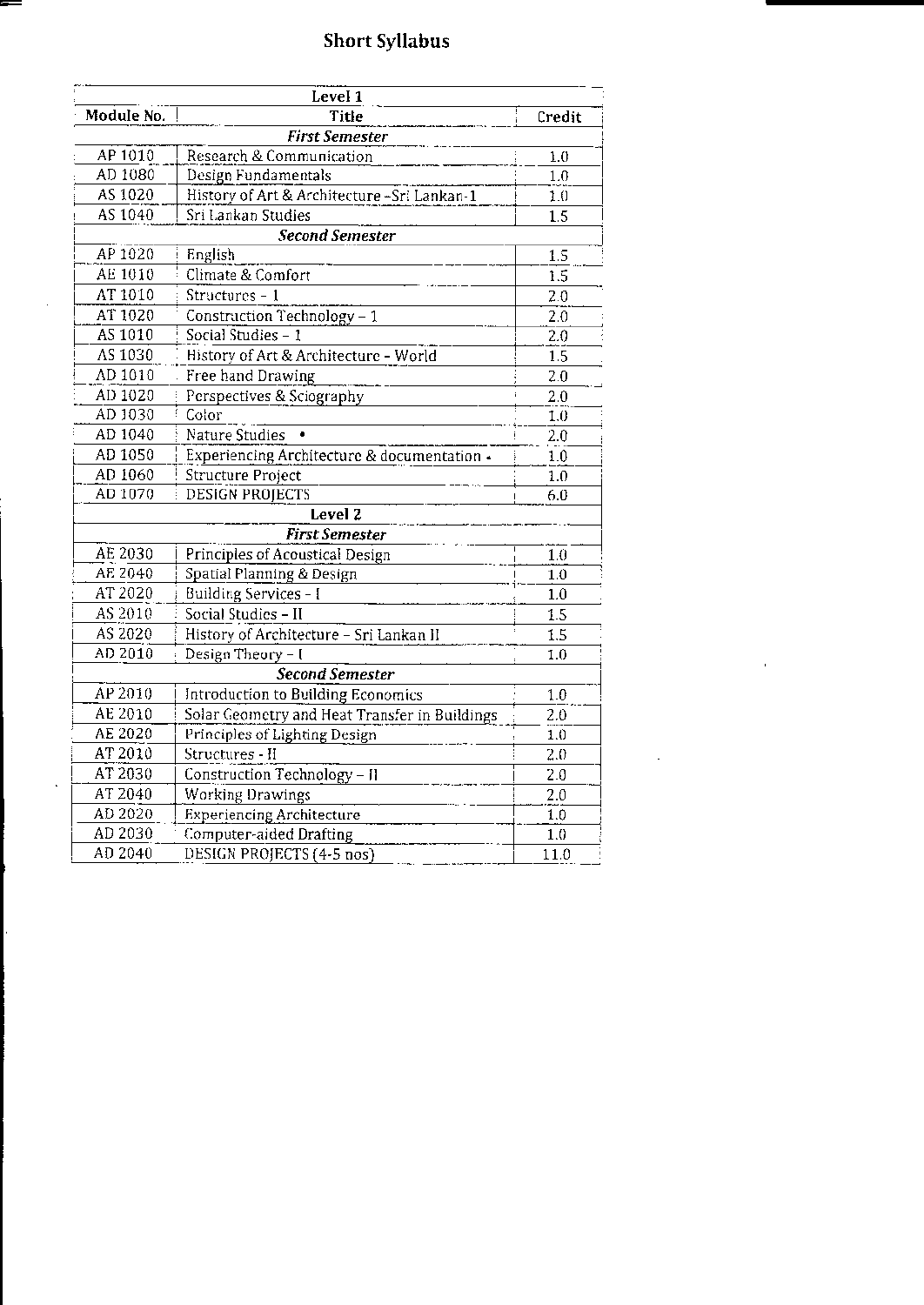| Credit<br>Title<br><b>First Semester</b><br>1.5<br>Professional Studies - 1<br>AP 3010<br>1.5<br><b>Principles of Tropical Design</b><br>AE 3010<br>1.5<br>Structures - III<br>AT 3010<br>1.5<br><b>Building Materials</b><br>AT 3020<br>1.5<br><b>Building Services - II</b><br>AT 3030<br>$\overline{3.5}$<br>Essay- Architectural Design and Social Studies<br>AD 3030<br>1.0<br><b>Advanced Computer Applications</b><br>AD 3010<br>8.0<br>MAJOR DESIGN PROJECT (MDP)<br>AD 3020<br>Second Semester<br>6.0<br>In Plant Training I - (Design and Technology)<br>AD 3040<br>4.0<br>In Plant Training II - (Management)<br>AP 3030<br>Level 4<br>First Semester<br>1.5<br>Law<br>AP 4010<br>$\overline{1.5}$<br>Introduction to Green Architecture<br>AE 4010<br>1.5<br>Urban Design & Environment<br>AE 4020<br>1.5<br>Materials - Usage & Technology<br>AT 4010<br>$1.5\,$<br>Social Implications of Architecture<br>AS 4010<br>1.5<br>AD 4010<br>Design Theory<br><b>Second Semester</b><br>2.0<br>Professional Studies - Il<br>AP 4020<br>2.0<br>AP 4030<br>Project Management<br>2.0<br><b>Construction Management</b><br>AP 4040<br>2.0<br><b>Advanced - Climate Sensitive Design</b><br>AE 4030<br>2.0<br>Introduction to Indoor Air Quality<br>AE 4040<br>2.0<br>Low Energy Architecture<br>AE 4050<br>2.0<br>Introduction to Landscape Design & Planning<br>AE 4060<br>$\overline{2.0}$<br><b>Advanced Lighting Design</b><br>AE 4070<br>2.0<br><b>Building Environmental Assessment</b><br>AE 4080<br>2.0<br><b>Advanced Construction Technology</b><br>AT 4030<br>2.0<br><b>Advanced Building Services</b><br>AT 4040<br>2.0<br><b>Building Facilities Management</b><br>AT 4050<br>$\overline{2.0}$<br>Construction Design<br>AT 4060<br>2.0<br>Advanced Studies in History of Architecture<br>AS 4020<br>2.0<br>Introduction to Architectural Conservation<br>AS 4030<br>2.0<br>Society & Human Settlements<br>AS 4040<br>2.0<br>Landscape and Place<br>AS 4050<br>4.0<br>ORIENTATION DESIGN PROJECT<br>AD 4020<br>4.0<br><b>URBAN DESIGN PROJECT</b><br>AD 4030<br>$\overline{5.0}$<br>DEMONSTRATION DESIGN PROJECT<br>AD 4040<br>Level 5<br>2.0<br>Office Management<br>AP 5010<br>10.0<br>Dissertation<br>AD 5020<br>18.0 | Level <sub>3</sub> |                                    |  |  |
|--------------------------------------------------------------------------------------------------------------------------------------------------------------------------------------------------------------------------------------------------------------------------------------------------------------------------------------------------------------------------------------------------------------------------------------------------------------------------------------------------------------------------------------------------------------------------------------------------------------------------------------------------------------------------------------------------------------------------------------------------------------------------------------------------------------------------------------------------------------------------------------------------------------------------------------------------------------------------------------------------------------------------------------------------------------------------------------------------------------------------------------------------------------------------------------------------------------------------------------------------------------------------------------------------------------------------------------------------------------------------------------------------------------------------------------------------------------------------------------------------------------------------------------------------------------------------------------------------------------------------------------------------------------------------------------------------------------------------------------------------------------------------------------------------------------------------------------------------------------------------------------------------------------------------------------------------------------------------------------------------------------------------------------------------------------------------------------------------------------------------------------------------------------------------------------------------------------------------------------------|--------------------|------------------------------------|--|--|
|                                                                                                                                                                                                                                                                                                                                                                                                                                                                                                                                                                                                                                                                                                                                                                                                                                                                                                                                                                                                                                                                                                                                                                                                                                                                                                                                                                                                                                                                                                                                                                                                                                                                                                                                                                                                                                                                                                                                                                                                                                                                                                                                                                                                                                            | Module No.         |                                    |  |  |
|                                                                                                                                                                                                                                                                                                                                                                                                                                                                                                                                                                                                                                                                                                                                                                                                                                                                                                                                                                                                                                                                                                                                                                                                                                                                                                                                                                                                                                                                                                                                                                                                                                                                                                                                                                                                                                                                                                                                                                                                                                                                                                                                                                                                                                            |                    |                                    |  |  |
|                                                                                                                                                                                                                                                                                                                                                                                                                                                                                                                                                                                                                                                                                                                                                                                                                                                                                                                                                                                                                                                                                                                                                                                                                                                                                                                                                                                                                                                                                                                                                                                                                                                                                                                                                                                                                                                                                                                                                                                                                                                                                                                                                                                                                                            |                    |                                    |  |  |
|                                                                                                                                                                                                                                                                                                                                                                                                                                                                                                                                                                                                                                                                                                                                                                                                                                                                                                                                                                                                                                                                                                                                                                                                                                                                                                                                                                                                                                                                                                                                                                                                                                                                                                                                                                                                                                                                                                                                                                                                                                                                                                                                                                                                                                            |                    |                                    |  |  |
|                                                                                                                                                                                                                                                                                                                                                                                                                                                                                                                                                                                                                                                                                                                                                                                                                                                                                                                                                                                                                                                                                                                                                                                                                                                                                                                                                                                                                                                                                                                                                                                                                                                                                                                                                                                                                                                                                                                                                                                                                                                                                                                                                                                                                                            |                    |                                    |  |  |
|                                                                                                                                                                                                                                                                                                                                                                                                                                                                                                                                                                                                                                                                                                                                                                                                                                                                                                                                                                                                                                                                                                                                                                                                                                                                                                                                                                                                                                                                                                                                                                                                                                                                                                                                                                                                                                                                                                                                                                                                                                                                                                                                                                                                                                            |                    |                                    |  |  |
|                                                                                                                                                                                                                                                                                                                                                                                                                                                                                                                                                                                                                                                                                                                                                                                                                                                                                                                                                                                                                                                                                                                                                                                                                                                                                                                                                                                                                                                                                                                                                                                                                                                                                                                                                                                                                                                                                                                                                                                                                                                                                                                                                                                                                                            |                    |                                    |  |  |
|                                                                                                                                                                                                                                                                                                                                                                                                                                                                                                                                                                                                                                                                                                                                                                                                                                                                                                                                                                                                                                                                                                                                                                                                                                                                                                                                                                                                                                                                                                                                                                                                                                                                                                                                                                                                                                                                                                                                                                                                                                                                                                                                                                                                                                            |                    |                                    |  |  |
|                                                                                                                                                                                                                                                                                                                                                                                                                                                                                                                                                                                                                                                                                                                                                                                                                                                                                                                                                                                                                                                                                                                                                                                                                                                                                                                                                                                                                                                                                                                                                                                                                                                                                                                                                                                                                                                                                                                                                                                                                                                                                                                                                                                                                                            |                    |                                    |  |  |
|                                                                                                                                                                                                                                                                                                                                                                                                                                                                                                                                                                                                                                                                                                                                                                                                                                                                                                                                                                                                                                                                                                                                                                                                                                                                                                                                                                                                                                                                                                                                                                                                                                                                                                                                                                                                                                                                                                                                                                                                                                                                                                                                                                                                                                            |                    |                                    |  |  |
|                                                                                                                                                                                                                                                                                                                                                                                                                                                                                                                                                                                                                                                                                                                                                                                                                                                                                                                                                                                                                                                                                                                                                                                                                                                                                                                                                                                                                                                                                                                                                                                                                                                                                                                                                                                                                                                                                                                                                                                                                                                                                                                                                                                                                                            |                    |                                    |  |  |
|                                                                                                                                                                                                                                                                                                                                                                                                                                                                                                                                                                                                                                                                                                                                                                                                                                                                                                                                                                                                                                                                                                                                                                                                                                                                                                                                                                                                                                                                                                                                                                                                                                                                                                                                                                                                                                                                                                                                                                                                                                                                                                                                                                                                                                            |                    |                                    |  |  |
|                                                                                                                                                                                                                                                                                                                                                                                                                                                                                                                                                                                                                                                                                                                                                                                                                                                                                                                                                                                                                                                                                                                                                                                                                                                                                                                                                                                                                                                                                                                                                                                                                                                                                                                                                                                                                                                                                                                                                                                                                                                                                                                                                                                                                                            |                    |                                    |  |  |
|                                                                                                                                                                                                                                                                                                                                                                                                                                                                                                                                                                                                                                                                                                                                                                                                                                                                                                                                                                                                                                                                                                                                                                                                                                                                                                                                                                                                                                                                                                                                                                                                                                                                                                                                                                                                                                                                                                                                                                                                                                                                                                                                                                                                                                            |                    |                                    |  |  |
|                                                                                                                                                                                                                                                                                                                                                                                                                                                                                                                                                                                                                                                                                                                                                                                                                                                                                                                                                                                                                                                                                                                                                                                                                                                                                                                                                                                                                                                                                                                                                                                                                                                                                                                                                                                                                                                                                                                                                                                                                                                                                                                                                                                                                                            |                    |                                    |  |  |
|                                                                                                                                                                                                                                                                                                                                                                                                                                                                                                                                                                                                                                                                                                                                                                                                                                                                                                                                                                                                                                                                                                                                                                                                                                                                                                                                                                                                                                                                                                                                                                                                                                                                                                                                                                                                                                                                                                                                                                                                                                                                                                                                                                                                                                            |                    |                                    |  |  |
|                                                                                                                                                                                                                                                                                                                                                                                                                                                                                                                                                                                                                                                                                                                                                                                                                                                                                                                                                                                                                                                                                                                                                                                                                                                                                                                                                                                                                                                                                                                                                                                                                                                                                                                                                                                                                                                                                                                                                                                                                                                                                                                                                                                                                                            |                    |                                    |  |  |
|                                                                                                                                                                                                                                                                                                                                                                                                                                                                                                                                                                                                                                                                                                                                                                                                                                                                                                                                                                                                                                                                                                                                                                                                                                                                                                                                                                                                                                                                                                                                                                                                                                                                                                                                                                                                                                                                                                                                                                                                                                                                                                                                                                                                                                            |                    |                                    |  |  |
|                                                                                                                                                                                                                                                                                                                                                                                                                                                                                                                                                                                                                                                                                                                                                                                                                                                                                                                                                                                                                                                                                                                                                                                                                                                                                                                                                                                                                                                                                                                                                                                                                                                                                                                                                                                                                                                                                                                                                                                                                                                                                                                                                                                                                                            |                    |                                    |  |  |
|                                                                                                                                                                                                                                                                                                                                                                                                                                                                                                                                                                                                                                                                                                                                                                                                                                                                                                                                                                                                                                                                                                                                                                                                                                                                                                                                                                                                                                                                                                                                                                                                                                                                                                                                                                                                                                                                                                                                                                                                                                                                                                                                                                                                                                            |                    |                                    |  |  |
|                                                                                                                                                                                                                                                                                                                                                                                                                                                                                                                                                                                                                                                                                                                                                                                                                                                                                                                                                                                                                                                                                                                                                                                                                                                                                                                                                                                                                                                                                                                                                                                                                                                                                                                                                                                                                                                                                                                                                                                                                                                                                                                                                                                                                                            |                    |                                    |  |  |
|                                                                                                                                                                                                                                                                                                                                                                                                                                                                                                                                                                                                                                                                                                                                                                                                                                                                                                                                                                                                                                                                                                                                                                                                                                                                                                                                                                                                                                                                                                                                                                                                                                                                                                                                                                                                                                                                                                                                                                                                                                                                                                                                                                                                                                            |                    |                                    |  |  |
|                                                                                                                                                                                                                                                                                                                                                                                                                                                                                                                                                                                                                                                                                                                                                                                                                                                                                                                                                                                                                                                                                                                                                                                                                                                                                                                                                                                                                                                                                                                                                                                                                                                                                                                                                                                                                                                                                                                                                                                                                                                                                                                                                                                                                                            |                    |                                    |  |  |
|                                                                                                                                                                                                                                                                                                                                                                                                                                                                                                                                                                                                                                                                                                                                                                                                                                                                                                                                                                                                                                                                                                                                                                                                                                                                                                                                                                                                                                                                                                                                                                                                                                                                                                                                                                                                                                                                                                                                                                                                                                                                                                                                                                                                                                            |                    |                                    |  |  |
|                                                                                                                                                                                                                                                                                                                                                                                                                                                                                                                                                                                                                                                                                                                                                                                                                                                                                                                                                                                                                                                                                                                                                                                                                                                                                                                                                                                                                                                                                                                                                                                                                                                                                                                                                                                                                                                                                                                                                                                                                                                                                                                                                                                                                                            |                    |                                    |  |  |
|                                                                                                                                                                                                                                                                                                                                                                                                                                                                                                                                                                                                                                                                                                                                                                                                                                                                                                                                                                                                                                                                                                                                                                                                                                                                                                                                                                                                                                                                                                                                                                                                                                                                                                                                                                                                                                                                                                                                                                                                                                                                                                                                                                                                                                            |                    |                                    |  |  |
|                                                                                                                                                                                                                                                                                                                                                                                                                                                                                                                                                                                                                                                                                                                                                                                                                                                                                                                                                                                                                                                                                                                                                                                                                                                                                                                                                                                                                                                                                                                                                                                                                                                                                                                                                                                                                                                                                                                                                                                                                                                                                                                                                                                                                                            |                    |                                    |  |  |
|                                                                                                                                                                                                                                                                                                                                                                                                                                                                                                                                                                                                                                                                                                                                                                                                                                                                                                                                                                                                                                                                                                                                                                                                                                                                                                                                                                                                                                                                                                                                                                                                                                                                                                                                                                                                                                                                                                                                                                                                                                                                                                                                                                                                                                            |                    |                                    |  |  |
|                                                                                                                                                                                                                                                                                                                                                                                                                                                                                                                                                                                                                                                                                                                                                                                                                                                                                                                                                                                                                                                                                                                                                                                                                                                                                                                                                                                                                                                                                                                                                                                                                                                                                                                                                                                                                                                                                                                                                                                                                                                                                                                                                                                                                                            |                    |                                    |  |  |
|                                                                                                                                                                                                                                                                                                                                                                                                                                                                                                                                                                                                                                                                                                                                                                                                                                                                                                                                                                                                                                                                                                                                                                                                                                                                                                                                                                                                                                                                                                                                                                                                                                                                                                                                                                                                                                                                                                                                                                                                                                                                                                                                                                                                                                            |                    |                                    |  |  |
|                                                                                                                                                                                                                                                                                                                                                                                                                                                                                                                                                                                                                                                                                                                                                                                                                                                                                                                                                                                                                                                                                                                                                                                                                                                                                                                                                                                                                                                                                                                                                                                                                                                                                                                                                                                                                                                                                                                                                                                                                                                                                                                                                                                                                                            |                    |                                    |  |  |
|                                                                                                                                                                                                                                                                                                                                                                                                                                                                                                                                                                                                                                                                                                                                                                                                                                                                                                                                                                                                                                                                                                                                                                                                                                                                                                                                                                                                                                                                                                                                                                                                                                                                                                                                                                                                                                                                                                                                                                                                                                                                                                                                                                                                                                            |                    |                                    |  |  |
|                                                                                                                                                                                                                                                                                                                                                                                                                                                                                                                                                                                                                                                                                                                                                                                                                                                                                                                                                                                                                                                                                                                                                                                                                                                                                                                                                                                                                                                                                                                                                                                                                                                                                                                                                                                                                                                                                                                                                                                                                                                                                                                                                                                                                                            |                    |                                    |  |  |
|                                                                                                                                                                                                                                                                                                                                                                                                                                                                                                                                                                                                                                                                                                                                                                                                                                                                                                                                                                                                                                                                                                                                                                                                                                                                                                                                                                                                                                                                                                                                                                                                                                                                                                                                                                                                                                                                                                                                                                                                                                                                                                                                                                                                                                            |                    |                                    |  |  |
|                                                                                                                                                                                                                                                                                                                                                                                                                                                                                                                                                                                                                                                                                                                                                                                                                                                                                                                                                                                                                                                                                                                                                                                                                                                                                                                                                                                                                                                                                                                                                                                                                                                                                                                                                                                                                                                                                                                                                                                                                                                                                                                                                                                                                                            |                    |                                    |  |  |
|                                                                                                                                                                                                                                                                                                                                                                                                                                                                                                                                                                                                                                                                                                                                                                                                                                                                                                                                                                                                                                                                                                                                                                                                                                                                                                                                                                                                                                                                                                                                                                                                                                                                                                                                                                                                                                                                                                                                                                                                                                                                                                                                                                                                                                            |                    |                                    |  |  |
|                                                                                                                                                                                                                                                                                                                                                                                                                                                                                                                                                                                                                                                                                                                                                                                                                                                                                                                                                                                                                                                                                                                                                                                                                                                                                                                                                                                                                                                                                                                                                                                                                                                                                                                                                                                                                                                                                                                                                                                                                                                                                                                                                                                                                                            |                    |                                    |  |  |
|                                                                                                                                                                                                                                                                                                                                                                                                                                                                                                                                                                                                                                                                                                                                                                                                                                                                                                                                                                                                                                                                                                                                                                                                                                                                                                                                                                                                                                                                                                                                                                                                                                                                                                                                                                                                                                                                                                                                                                                                                                                                                                                                                                                                                                            |                    |                                    |  |  |
|                                                                                                                                                                                                                                                                                                                                                                                                                                                                                                                                                                                                                                                                                                                                                                                                                                                                                                                                                                                                                                                                                                                                                                                                                                                                                                                                                                                                                                                                                                                                                                                                                                                                                                                                                                                                                                                                                                                                                                                                                                                                                                                                                                                                                                            |                    |                                    |  |  |
|                                                                                                                                                                                                                                                                                                                                                                                                                                                                                                                                                                                                                                                                                                                                                                                                                                                                                                                                                                                                                                                                                                                                                                                                                                                                                                                                                                                                                                                                                                                                                                                                                                                                                                                                                                                                                                                                                                                                                                                                                                                                                                                                                                                                                                            |                    |                                    |  |  |
|                                                                                                                                                                                                                                                                                                                                                                                                                                                                                                                                                                                                                                                                                                                                                                                                                                                                                                                                                                                                                                                                                                                                                                                                                                                                                                                                                                                                                                                                                                                                                                                                                                                                                                                                                                                                                                                                                                                                                                                                                                                                                                                                                                                                                                            |                    |                                    |  |  |
|                                                                                                                                                                                                                                                                                                                                                                                                                                                                                                                                                                                                                                                                                                                                                                                                                                                                                                                                                                                                                                                                                                                                                                                                                                                                                                                                                                                                                                                                                                                                                                                                                                                                                                                                                                                                                                                                                                                                                                                                                                                                                                                                                                                                                                            |                    |                                    |  |  |
|                                                                                                                                                                                                                                                                                                                                                                                                                                                                                                                                                                                                                                                                                                                                                                                                                                                                                                                                                                                                                                                                                                                                                                                                                                                                                                                                                                                                                                                                                                                                                                                                                                                                                                                                                                                                                                                                                                                                                                                                                                                                                                                                                                                                                                            |                    |                                    |  |  |
|                                                                                                                                                                                                                                                                                                                                                                                                                                                                                                                                                                                                                                                                                                                                                                                                                                                                                                                                                                                                                                                                                                                                                                                                                                                                                                                                                                                                                                                                                                                                                                                                                                                                                                                                                                                                                                                                                                                                                                                                                                                                                                                                                                                                                                            |                    |                                    |  |  |
|                                                                                                                                                                                                                                                                                                                                                                                                                                                                                                                                                                                                                                                                                                                                                                                                                                                                                                                                                                                                                                                                                                                                                                                                                                                                                                                                                                                                                                                                                                                                                                                                                                                                                                                                                                                                                                                                                                                                                                                                                                                                                                                                                                                                                                            |                    |                                    |  |  |
|                                                                                                                                                                                                                                                                                                                                                                                                                                                                                                                                                                                                                                                                                                                                                                                                                                                                                                                                                                                                                                                                                                                                                                                                                                                                                                                                                                                                                                                                                                                                                                                                                                                                                                                                                                                                                                                                                                                                                                                                                                                                                                                                                                                                                                            | AD 5010            | Comprehensive Design Project (CDP) |  |  |

 $\mathcal{L}^{\text{max}}_{\text{max}}$  and  $\mathcal{L}^{\text{max}}_{\text{max}}$